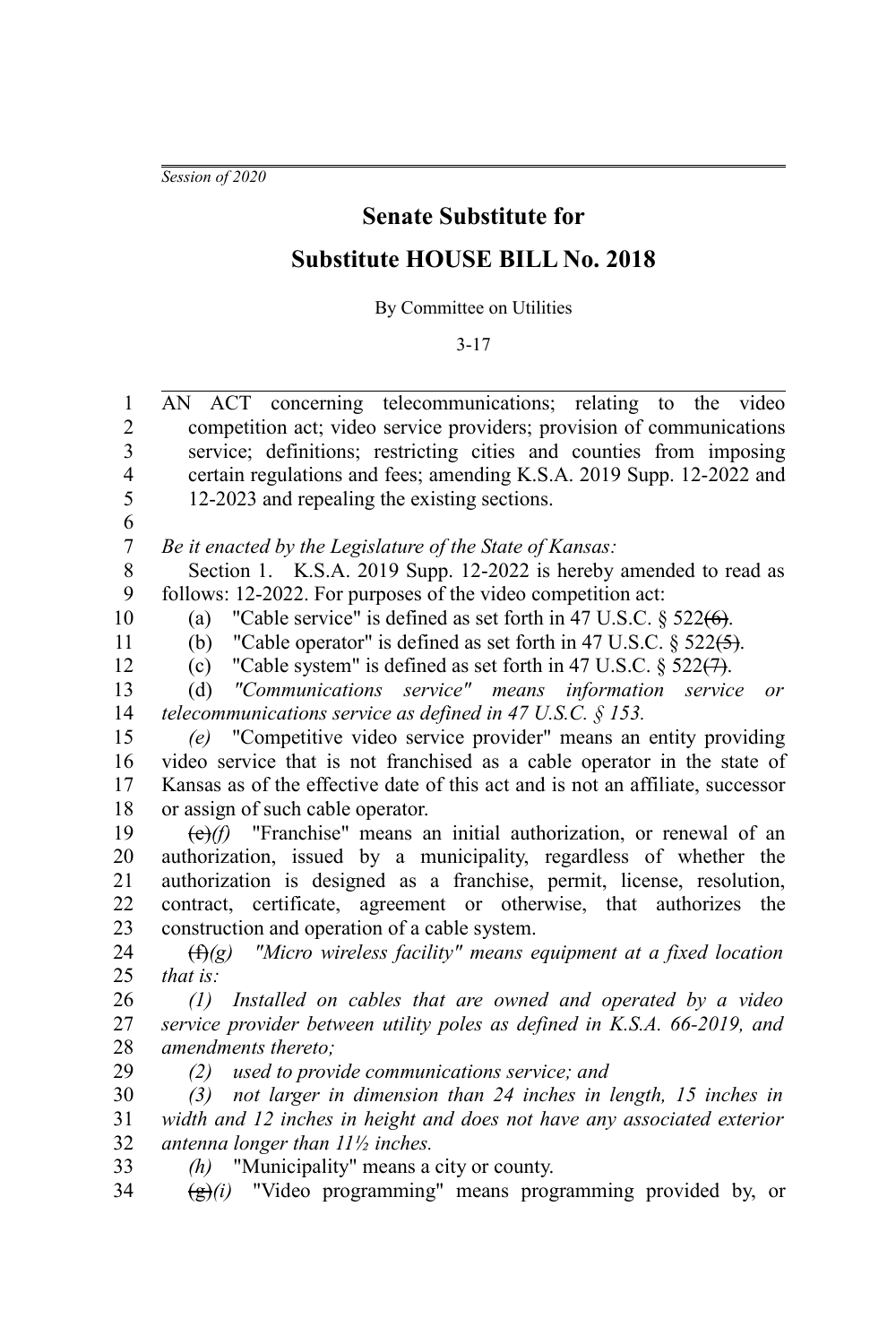generally considered comparable to programming provided by, a television broadcast station, as set forth in 47 U.S.C. § 522 $(20)$ . 1 2

(h)*(j)* "Video service" means video programming services provided through wireline facilities located at least in part in the public rights-ofway without regard to delivery technology, including internet protocol technology. This definition does not include any video programming provided by a commercial mobile service provider defined in 47 U.S.C. § 332(d)*, unless such programming is determined by the federal communications commission to be cable service*. 3 4 5 6 7 8 9

 $\Theta(k)$  "Video service authorization" means the right of a video service provider to offer video programming to any subscribers anywhere in the state of Kansas. 10 11 12

 $\left(\frac{1}{1}\right)(l)$  "Video service provider" means a cable operator or a competitive video service provider. 13 14

(k)*(m)* "Video service provider fee" means the fee imposed upon video service providers pursuant to K.S.A. 2019 Supp. 12-2024*, and amendments thereto*. 15 16 17

Sec. 2. K.S.A. 2019 Supp. 12-2023 is hereby amended to read as follows: 12-2023. (a) An entity or person seeking to provide cable service or video service in this state on or after July 1, 2006, shall file an application for a state-issued video service authorization with the state corporation commission as required by this section. The state corporation commission shall promulgate regulations to govern the state-issued video service authorization application process. The state, through the state corporation commission, shall issue a video service authorization permitting a video service provider to provide video service in the state, or amend a video service authorization previously issued, within 30 calendar days after receipt of a completed affidavit submitted by the video service applicant and signed by an officer or general partner of the applicant affirming: 18 19 20 21 22 23 24 25 26 27 28 29 30

(1) The location of the applicant's principal place of business and the names of the applicant's principal executive officers; 31 32

(2) that the applicant has filed or will timely file with the federal communications commission all forms required by that agency in advance of offering video service in this state; 33 34 35

(3) that the applicant agrees to comply with all applicable federal and state statutes*, taxes* and regulations; 36 37

(4) that the applicant agrees to comply with all lawful and applicable municipal regulations regarding the use and occupation of public rights-ofway in the delivery of the video service, including the police powers of the municipalities in which the service is delivered; 38 39 40 41

(5) the description of the service area footprint to be served within the state of Kansas, including any municipalities or parts thereof, and which 42 43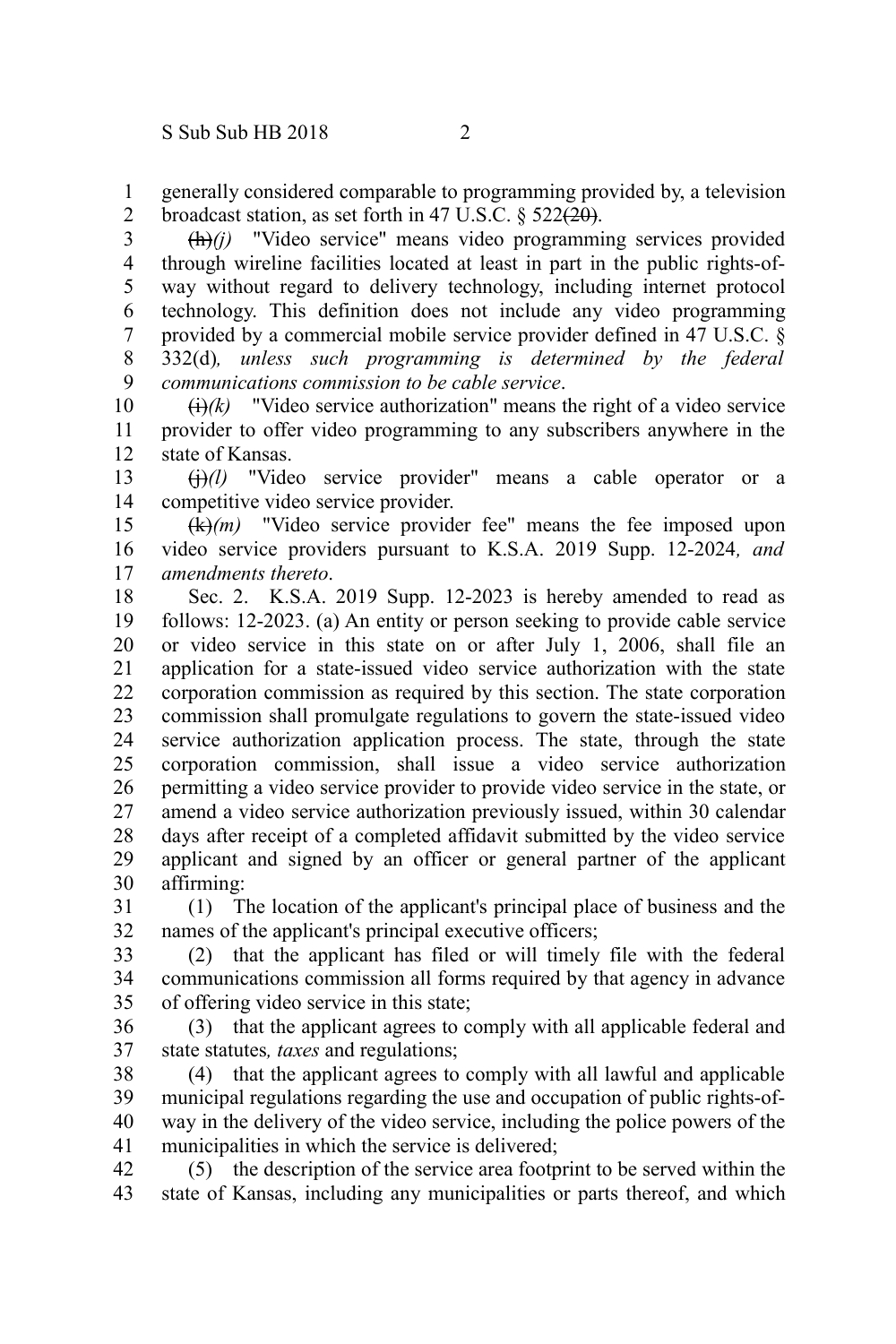may include certain designations of unincorporated areas, which description shall be updated by the applicant prior to the expansion of video service to a previously undesignated service area and, upon such expansion, notice to the state corporation commission of the service area to be served by the applicant;*,* including: 1 2 3 4 5

(A) The period of time it shall take applicant to become capable of providing video programming to all households in the applicant's service area footprint, which may not exceed five years from the date the authorization, or amended authorization, is issued; and 6 7 8 9

(B) a general description of the type or types of technologies the applicant will use to provide video programming to all households in its service area footprint, which may include wireline, wireless, satellite or any other alternative technology. 10 11 12 13

(b) The certificate of video service authorization issued by the state corporation commission shall contain: 14 15

(1) A grant of authority to provide video service as requested in the application; *and* 16 17

(2) a statement that the grant of authority is subject to lawful operation of the video service by the applicant or its successor in interest. 18 19

(c) The certificate of video service authorization issued by the state corporation commission is fully transferable to any successor in interest to the applicant to which it is initially granted. A notice of transfer shall be filed with the state corporation commission and any relevant municipalities within 30 business days of the completion of such transfer. 20 21 22 23 24

(d) The certificate of video service authorization issued by the state corporation commission may be terminated by the video service provider by submitting notice to the state corporation commission. 25 26 27

(e) To the extent required by applicable law, any video service authorization granted by the state through the state corporation commission shall constitute a "franchise" for purposes of 47 U.S.C. §  $541(b)(1)$ . To the extent required for purposes of 47 U.S.C.  $\&$  521-561, only the state of Kansas shall constitute the exclusive "franchising authority" for video service providers in the state of Kansas. 28 29 30 31 32 33

(f) *(1) For* the holder of a state-issued video service authorization*, a municipality* shall not be required to comply: 34 35

*(A) Require compliance* with any mandatory facility build-out provisions nor provide*;* 36 37

*(B) require that* video service *be provided* to any customer using any specific technology. Additionally, no municipality of the state of Kansas may:*;* 38 39 40

 $(1)$ <sup>(C)</sup> require a video service provider to obtain a separate franchise to provide video service; 41 42

(2) impose any fee, license or gross receipts tax on video service 43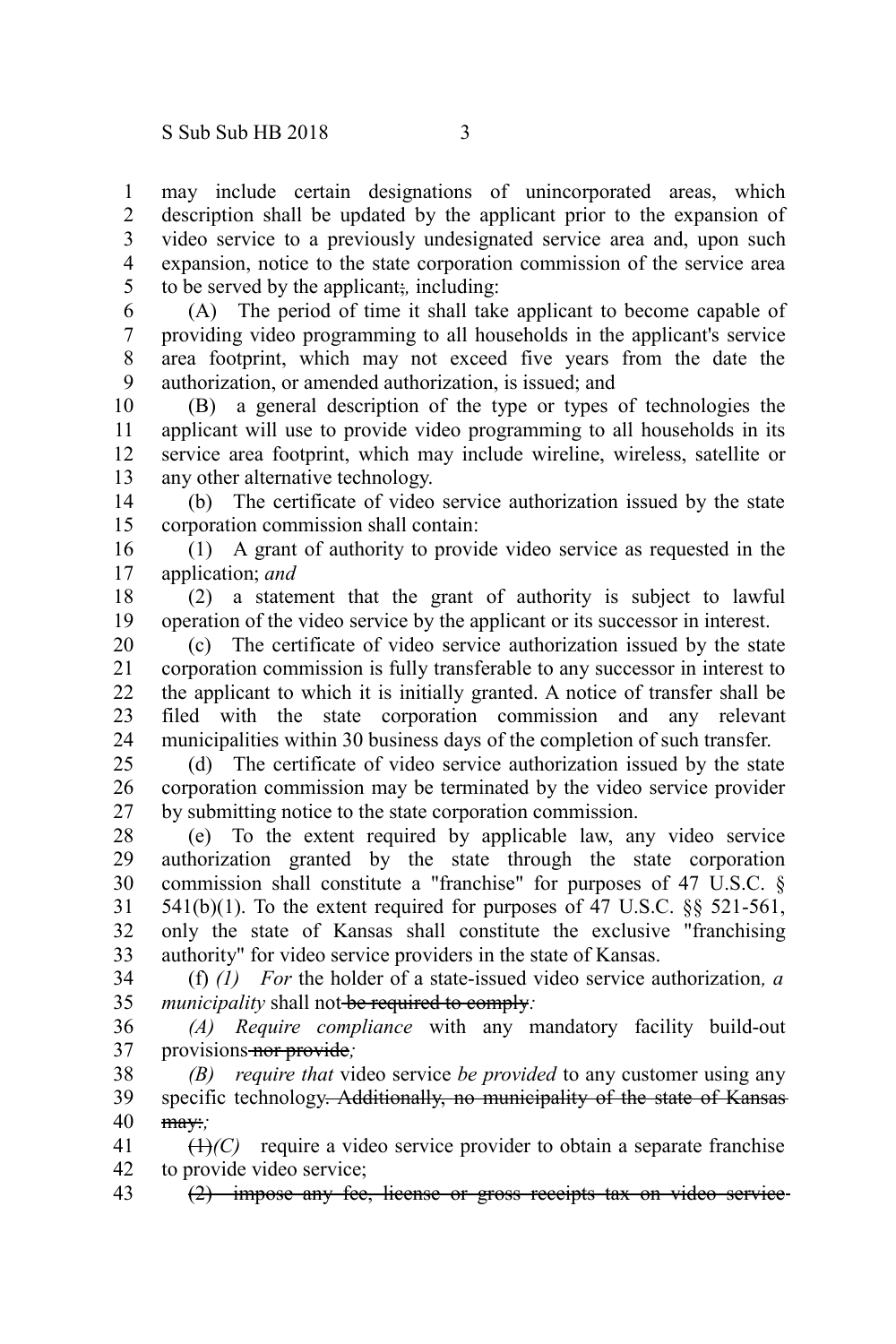providers, other than the fee specified in subsections (b) through (e) of K.S.A. 2019 Supp. 12-2024, and amendments thereto: 1 2

(3)*(D) impose any fee, tax or charge other than any applicable federal and state taxes and the video service provider fee specified in K.S.A. 2019 Supp. 12-2024, and amendments thereto;* 3 4 5

*(E) require such holder to obtain any additional authorization or license for the provision of communications service over such holder's network;* 6 7 8

*(F)* impose any provision regulating rates charged by video service providers; or 9 10

(4)*(G)* impose any other franchise or service requirements or conditions on video service providers, except that a video service provider must submit the agreement specified in subsection (a) of K.S.A. 2019 Supp. 12-2024*(a)*, and amendments thereto*; and* 11 12 13 14

*(H) require a video service provider to make an application or pay any fee, license, tax or rent for the installation, placement, maintenance, operation or replacement of a micro wireless facility;* 15 16 17

*(2) notwithstanding any provision to the contrary, a municipality may require the holder of a state-issued video service authorization to comply with the national electrical safety code and all industry recognized engineering safety standards; and* 18 19 20 21

*(3) except as provided in subparagraph (H), this subsection shall not prohibit a municipality from assessing any fees or rates or enforcing any regulations pursuant to K.S.A. 66-2019, and amendments thereto, on a video service provider*. 22 23 24 25

(g) K.S.A. 12-2006 through 12-2011, and amendments thereto, shall not apply to video service providers. 26 27

(h) Not later than 120 days after a request by a municipality, the holder of a state-issued video service authorization shall provide the municipality with capacity over its video service to allow public, educational and governmental (PEG) access channels for noncommercial programming, according to the following: 28 29 30 31 32

(1) A video service provider shall not be required to provide more than two PEG access channels; 33 34

(2) the operation of any PEG access channel provided pursuant to this section shall be the responsibility of the municipality receiving the benefit of such channel, and the holder of a state-issued video service authorization bears only the responsibility for the transmission of such channel; and 35 36 37 38 39

(3) the municipality must ensure that all transmissions, content, or programming to be transmitted over a channel or facility by a holder of a state-issued video service authorization are provided or submitted to such video service provider in a manner or form that is capable of being 40 41 42 43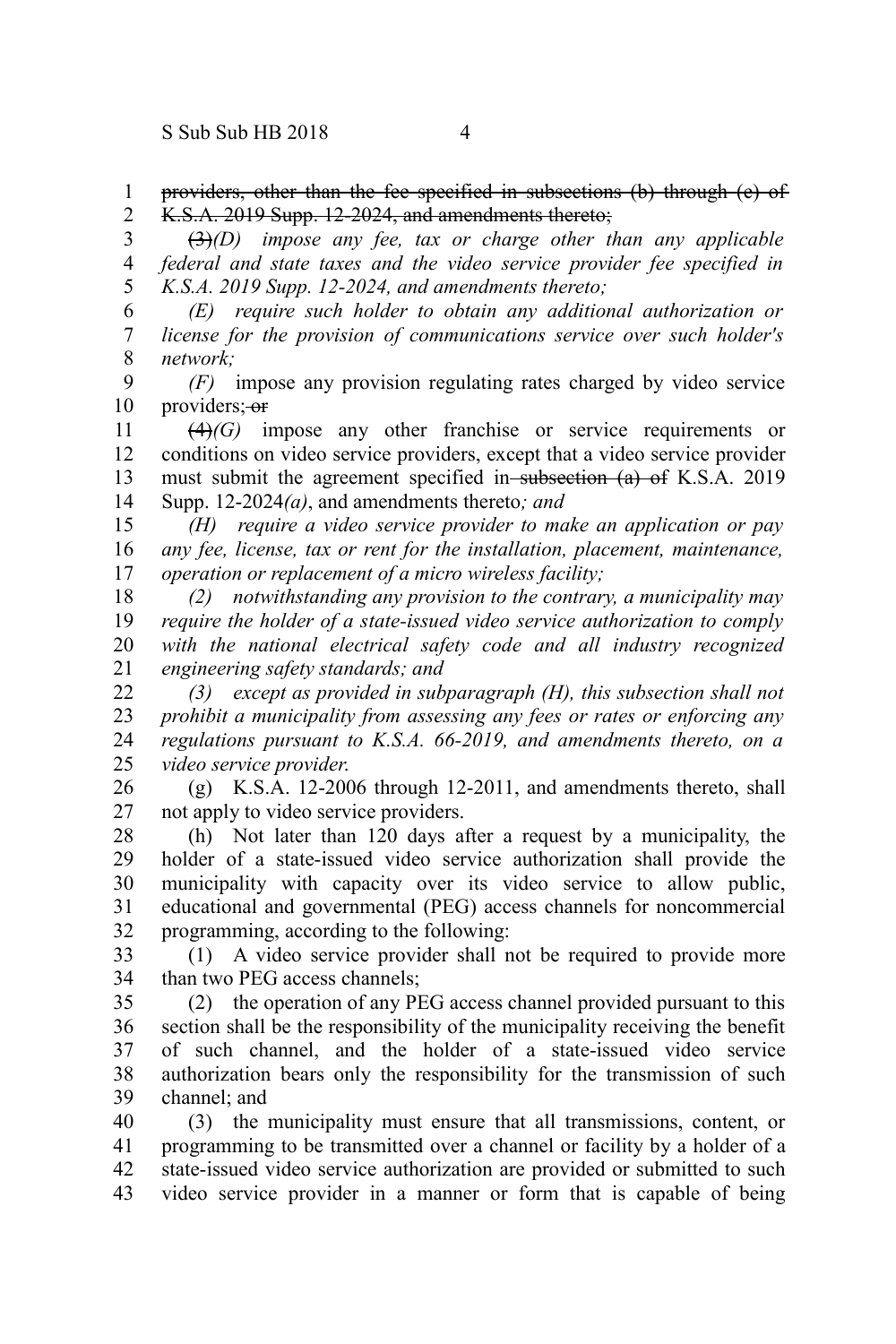accepted and transmitted by a provider, without requirement for additional alteration or change in the content by the provider, over the particular network of the video service provider, which is compatible with the technology or protocol utilized by the video service provider to deliver video services;*.* 1 2 3 4 5

(i) In order to alert customers to any public safety emergencies, a video service provider shall offer the concurrent rebroadcast of local television broadcast channels, or utilize another economically and technically feasible process for providing an appropriate message through the provider's video service in the event of a public safety emergency issued over the emergency broadcast system. 6 7 8 9 10 11

(j) (1) Valid cable franchises in effect prior to July 1, 2006, shall remain in effect subject to this section. Nothing in this act is intended to abrogate, nullify or adversely affect in any way any franchise or other contractual rights, duties and obligations existing and incurred by a cable operator or competitive video service provider before the enactment of this act. A cable operator providing video service over a cable system pursuant to a franchise issued by a municipality in effect on July 1, 2006, shall comply with the terms and conditions of such franchise until such franchise expires, is terminated pursuant to its terms or until the franchise is modified as provided in this section. 12 13 14 15 16 17 18 19 20 21

(2) Whenever two or more video service providers are providing service within the jurisdiction of a municipality, a cable operator with an existing municipally issued franchise agreement may request that the municipality modify the terms of the existing franchise agreement to conform to the terms and conditions of a state-issued video service authorization. The cable operator requesting a modification shall identify in writing the terms and conditions of its existing franchise that are materially different from the state-issued video service authorization, whether such differences impose greater or lesser burdens on the cable operator. Upon receipt of such request from a cable operator, the cable operator and the municipality shall negotiate the franchise modification terms in good faith for a period of 60 days. If within 60 days, the municipality and the franchised cable operator cannot reach agreeable terms, the cable operator may file a modification request pursuant to paragraph (3). 22 23 24 25 26 27 28 29 30 31 32 33 34 35 36

(3) Whenever two or more video service providers are providing service within the jurisdiction of a municipality, a cable operator may seek a modification of its *the operator's* existing franchise terms and conditions to conform to the terms and conditions of a state-issued video service authorization pursuant to 47 U.S.C. § 545; provided, however, that*, and* a municipality's review of such request shall conform to this section. In its application for modification, a franchised cable operator shall identify the 37 38 39 40 41 42 43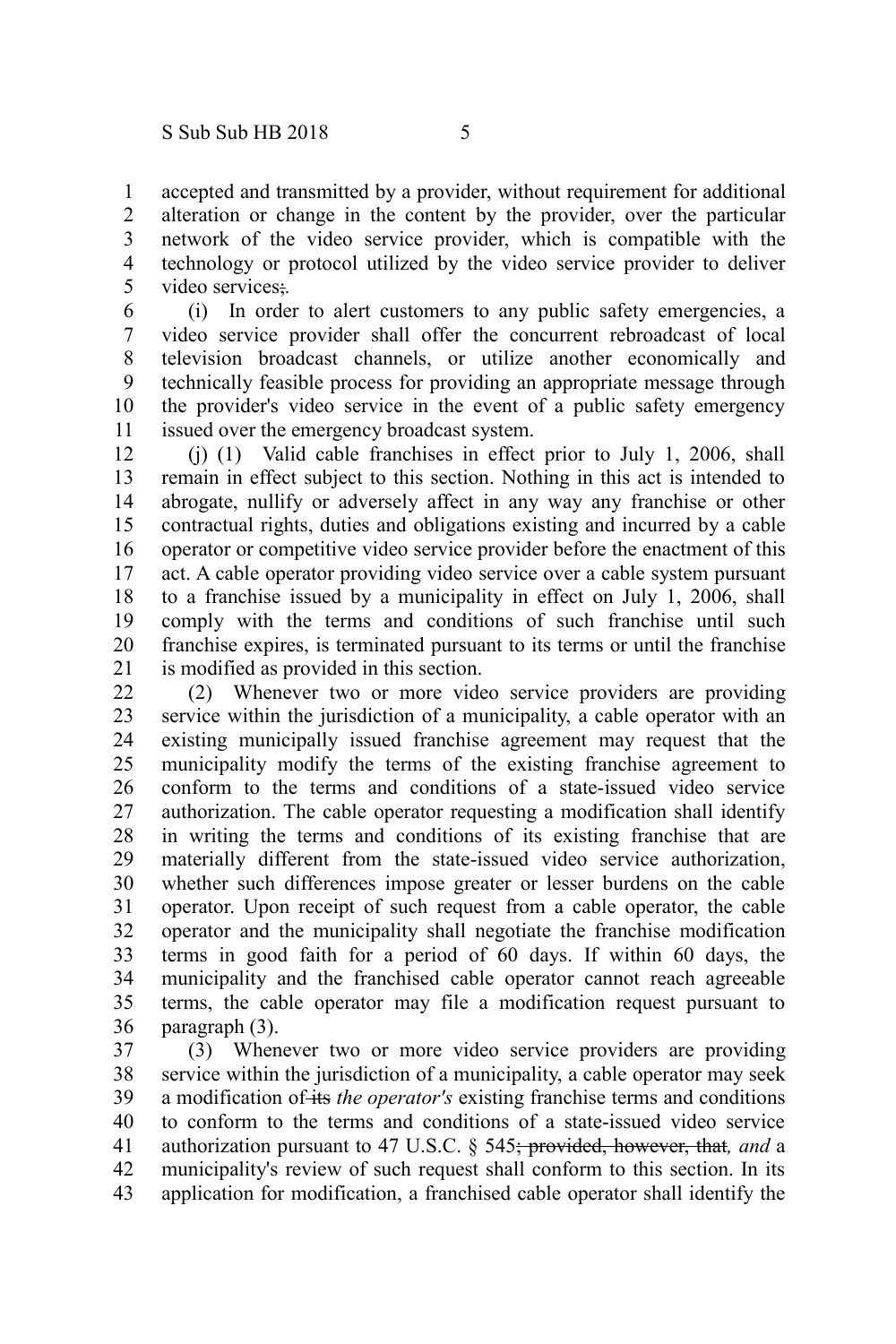terms and conditions of its municipally issued franchise that are materially different from the terms and conditions of the state-issued video service authorization, whether such differences impose greater or lesser burdens on the cable operator. The municipality shall grant the modification request within 120 days for any provisions where there are material differences between the existing franchise and the state-issued video service authorization. No provisions shall be exempt. A cable operator that is denied a modification request pursuant to this paragraph may appeal the denial to a court of competent jurisdiction which shall perform a de novo review of the municipality's denial consistent with this section. 1 2 3 4 5 6 7 8 9 10

(4) Nothing in this act shall preclude a cable operator with a valid municipally issued franchise from seeking enforcement of franchise provisions that require the equal treatment of competitive video service providers and cable operators within a municipality, but only to the extent such cable franchise provisions may be enforced to reform or modify such existing cable franchise. For purposes of interpreting such cable franchise provisions, a state-issued video service authorization shall be considered equivalent to a municipally issued franchise; provided, however, that the enforcement of such cable franchise provisions shall not affect the stateissued video service authorization in any way. 11 12 13 14 15 16 17 18 19 20

(k) Upon 90 days *days'* notice, a municipality may require a video service provider to comply with customer service requirements consistent with 47 C.F.R. § 76.309(c) for-its *the provider's* video service with such requirements to be applicable to all video services and video service providers on a competitively neutral basis. 21 22 23 24 25

(l) A video service provider may not deny access to service to any group of potential residential subscribers because of the income of the residents in the local area in which such group resides. 26 27 28

(m) Within 180 days of providing video service in a municipality, the video service provider shall implement a process for receiving requests for the extension of video service to customers that reside in such municipality, but for which video service is not yet available from the provider to the residences of the requesting customers. The video service provider shall provide information regarding this request process to the municipality, who may forward such requests to the video service provider on behalf of potential customers. Within 30 days of receipt, a video service provider shall respond to such requests as it deems appropriate and may provide information to the requesting customer about its video products and services and any potential timelines for the extension of video service to the customers area. 29 30 31 32 33 34 35 36 37 38 39 40

(n) A video service provider shall implement an informal process for handling municipality or customer inquiries, billing issues, service issues and other complaints. In the event an issue is not resolved through this 41 42 43